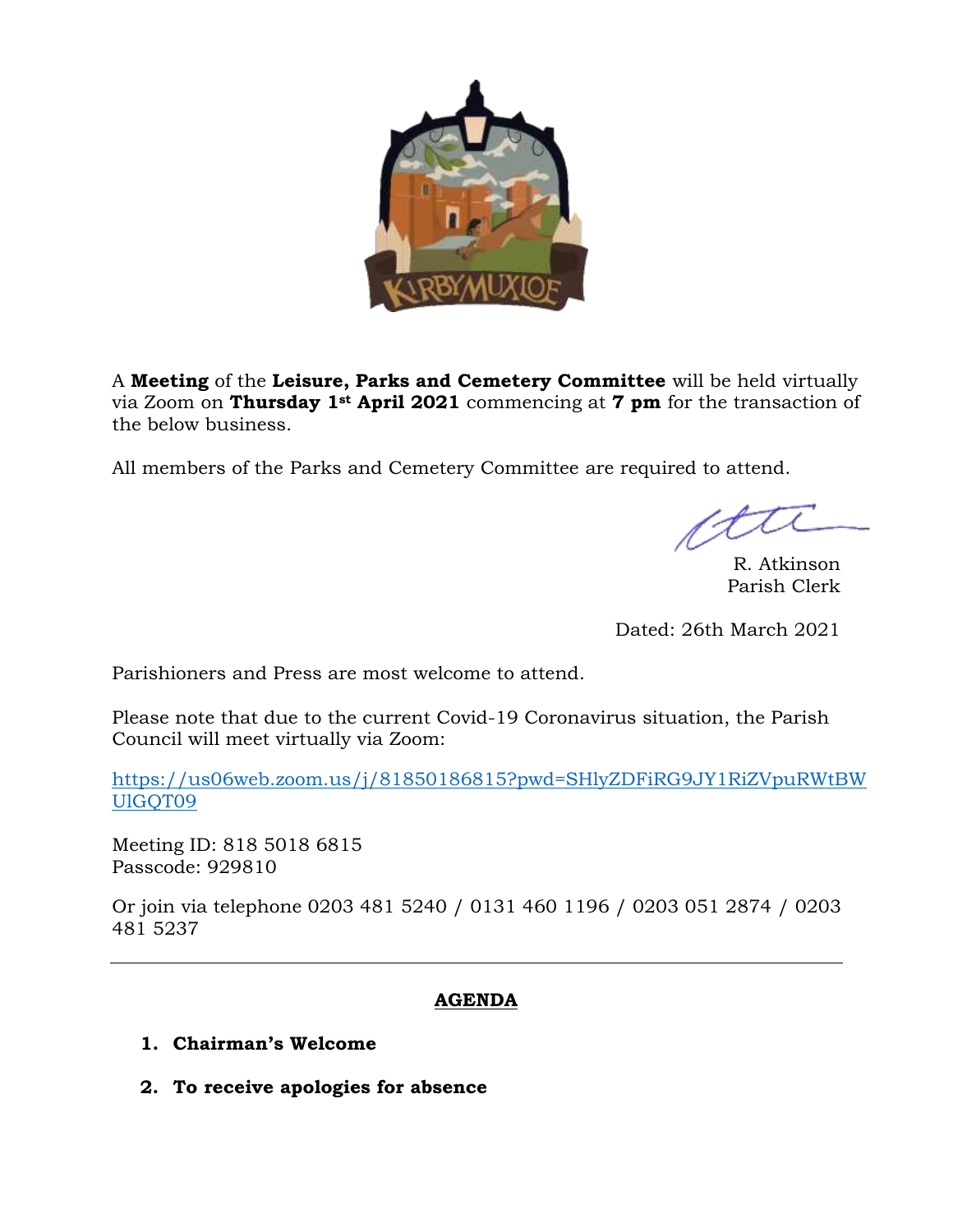**3. To receive any declarations of pecuniary and non-pecuniary interests to any matter pertaining to the agenda and to consider dispensations**

#### **4. To confirm the minutes of the meeting held on 4th February 2021 are a true and accurate record**

## **5. Public Participation**

(15 minutes are set aside for members of the public to raise issues and ask questions)

## **6. To receive an update from the Ground Care Contractor**

## **7. Parks and Open Space Matters**

*Permission to be gained from Kirby Muxloe Recreation Ground Charity, where required*

#### **To discuss and consider**

- i. Feedback on the preferred piece of play equipment to replace the rocking horse
- ii. Quotations received for undertaking a survey on the trees along the brook (from Station Road to Millennium Wood)
- iii. Ongoing concern regarding the flooded footpath near Millennium Wood
- iv. The low water level in the pond

## **8. Allotment Matters**

#### **To discuss and consider:**

i. A request from an allotment tenant

## **9. Cemetery Matters**

#### **To discuss and consider:**

- i. Cemetery charges for 2021-22
- ii. A memorial application using the monolith fixing method
- iii. Requests for placement of a memorial bench and a bird box

## **10.To note any other business**

(This item should only be used to register future agenda items or items that are solely for information only. No issues requiring a decision or with a financial implication can be raised)

## **11.To confirm the date and time of next meeting**

## **PROPOSED FOR CLOSED SESSION**

In accordance with the Public Bodies (Admission to Meetings) Act 1960 and the Local Government Act 1972 ss100 and 102, members of the